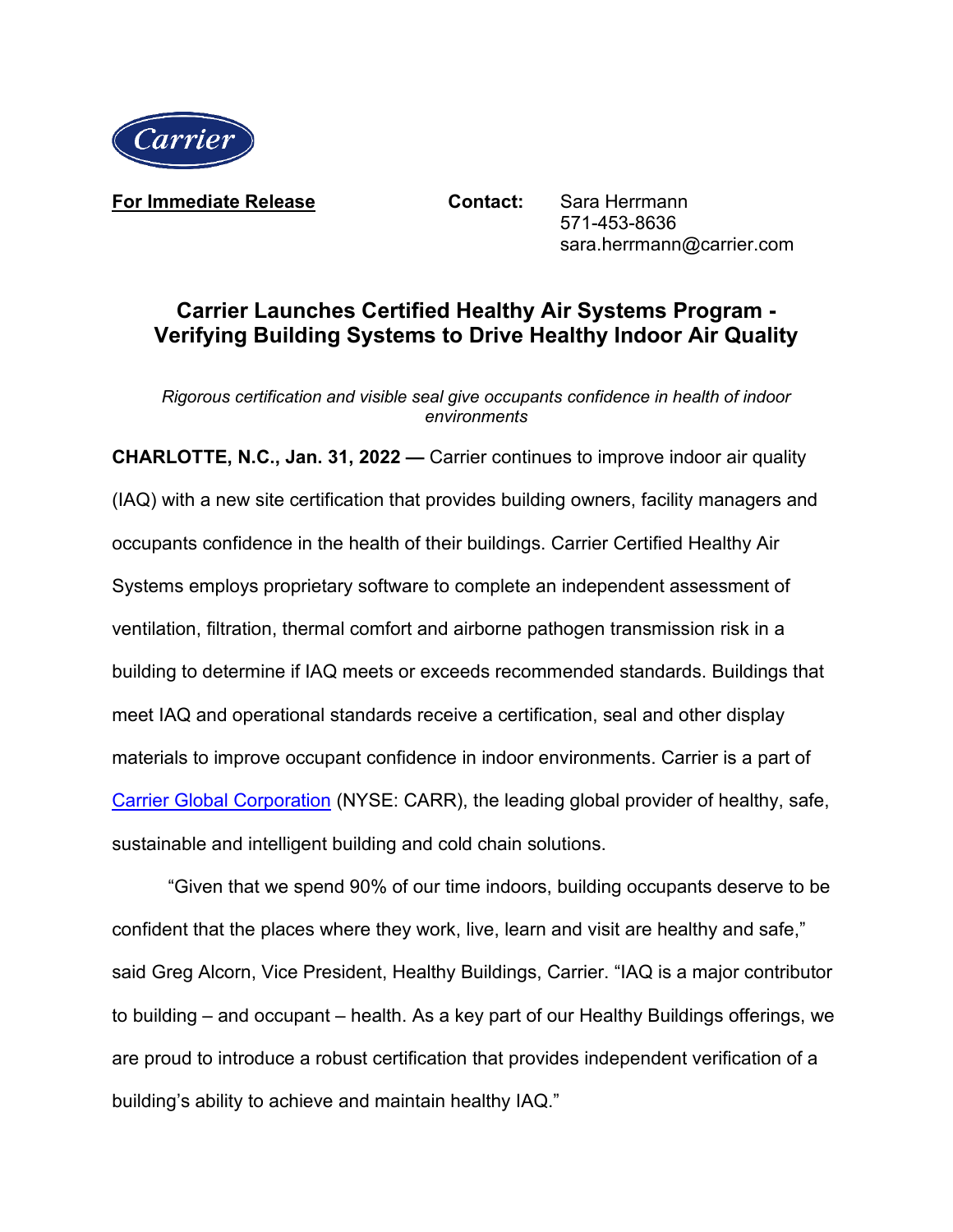Despite measurable occupant benefits of improved IAQ, ranging from improved cognitive function to a reduction in the spread of illness, many buildings have room for improvement. The University of Colorado Boulder recently found that 60% of K-12 classrooms studied were operating below recommended ventilation levels, and Johns Hopkins recently issued a letter to school administrators about the importance of filtration and ventilation to help reduce the spread of COVID-19 in schools. In addition to helping to prevent the spread of illness, researchers from the Harvard T.H. Chan School of Public Health, as part of the renowned [COGfx Study](https://thecogfxstudy.com/) series, have found cognitive performance in buildings with higher IAQ levels and enhanced ventilation averaged 101 percent higher than those in conventional buildings.

To achieve optimal IAQ and associated benefits, Carrier Healthy Air Systems experts will evaluate site systems, operations, conditions and collect IAQ measurements, then analyze the data and, if needed, provide customized recommendations to meet certification standards. Customers can leverage solutions from Carrier's vast [Healthy Buildings program](https://www.corporate.carrier.com/healthybuildings/) portfolio to implement solutions. Once desired results are achieved, Carrier provides a certified report along with materials for building owners to visually demonstrate the facility has been verified as meeting Carrier Certified Healthy Air Systems standards. Carrier will work with customers to periodically validate the certification.

Customers seeking to enhance their certification with a real-time view of their building's health score can leverage Carrier's groundbreaking digital platform, [Abound,](https://abound.carrier.com/) which provides a live, transparent rating of a building's health score or status on realtime digital dashboards through the continuous monitoring of IAQ sensor data.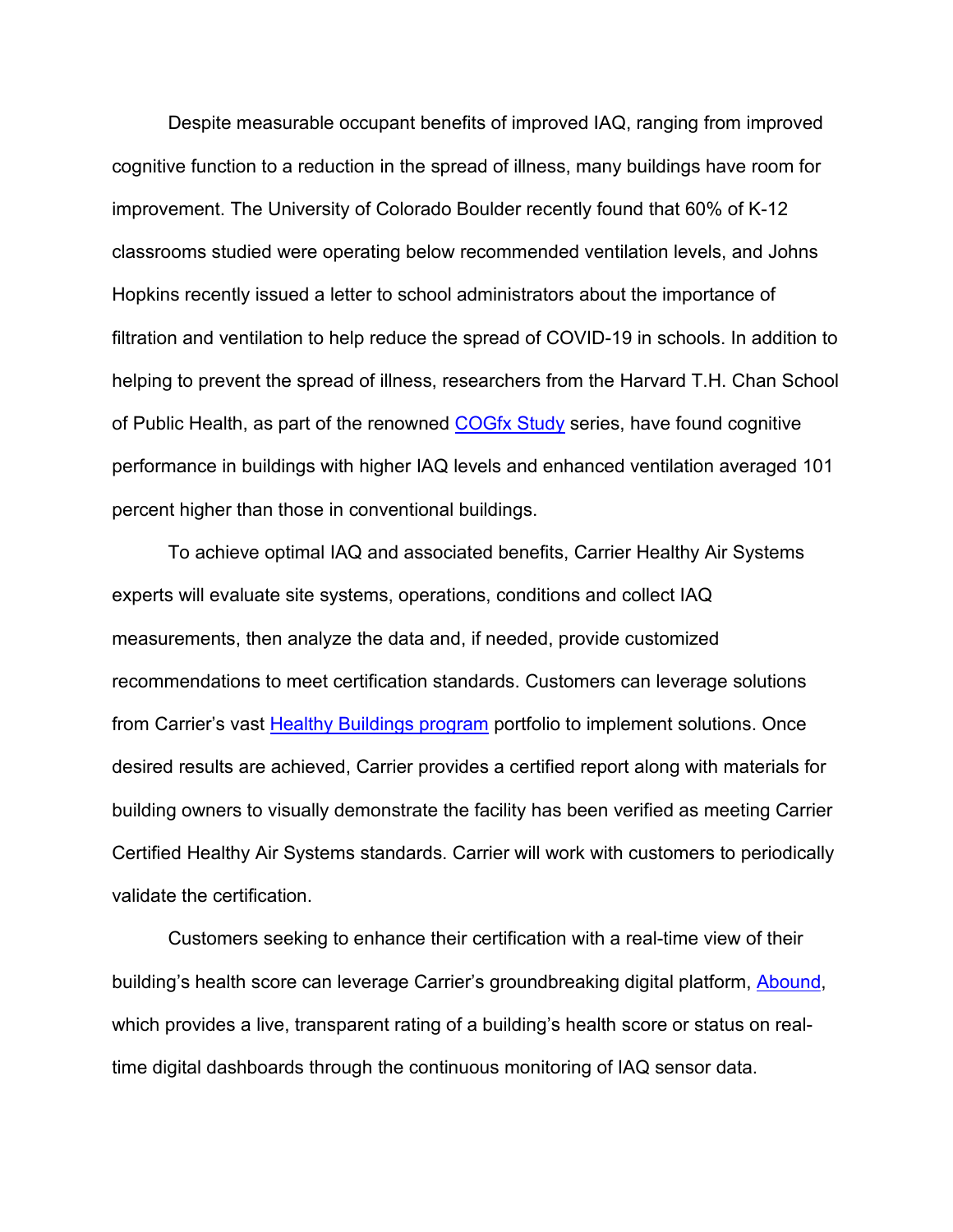For more information about Carrier Certified Healthy Air Systems, visit

[https://www.carrier.com/commercial/en/us/healthy-buildings/certified-healthy-air,](https://www.carrier.com/commercial/en/us/healthy-buildings/certified-healthy-air) stop by

booth C1310 at the AHR Expo or contact a local [Carrier Service](https://www.carrier.com/commercial/en/us/find-an-expert/) office.

## **About Carrier**

Founded by the inventor of modern air conditioning, Carrier is a world leader in hightechnology heating, air-conditioning and refrigeration solutions. Carrier experts provide sustainable solutions, integrating energy-efficient products, building controls and energy services for residential, commercial, retail, transport and food service customers. Carrier is a part of Carrier Global Corporation, a leading global provider of healthy, safe, sustainable and intelligent building and cold chain solutions. For more information, visit [carrier.com](http://www.carrier.com/) or follow [@Carrier](http://www.twitter.com/carrier) on Twitter.